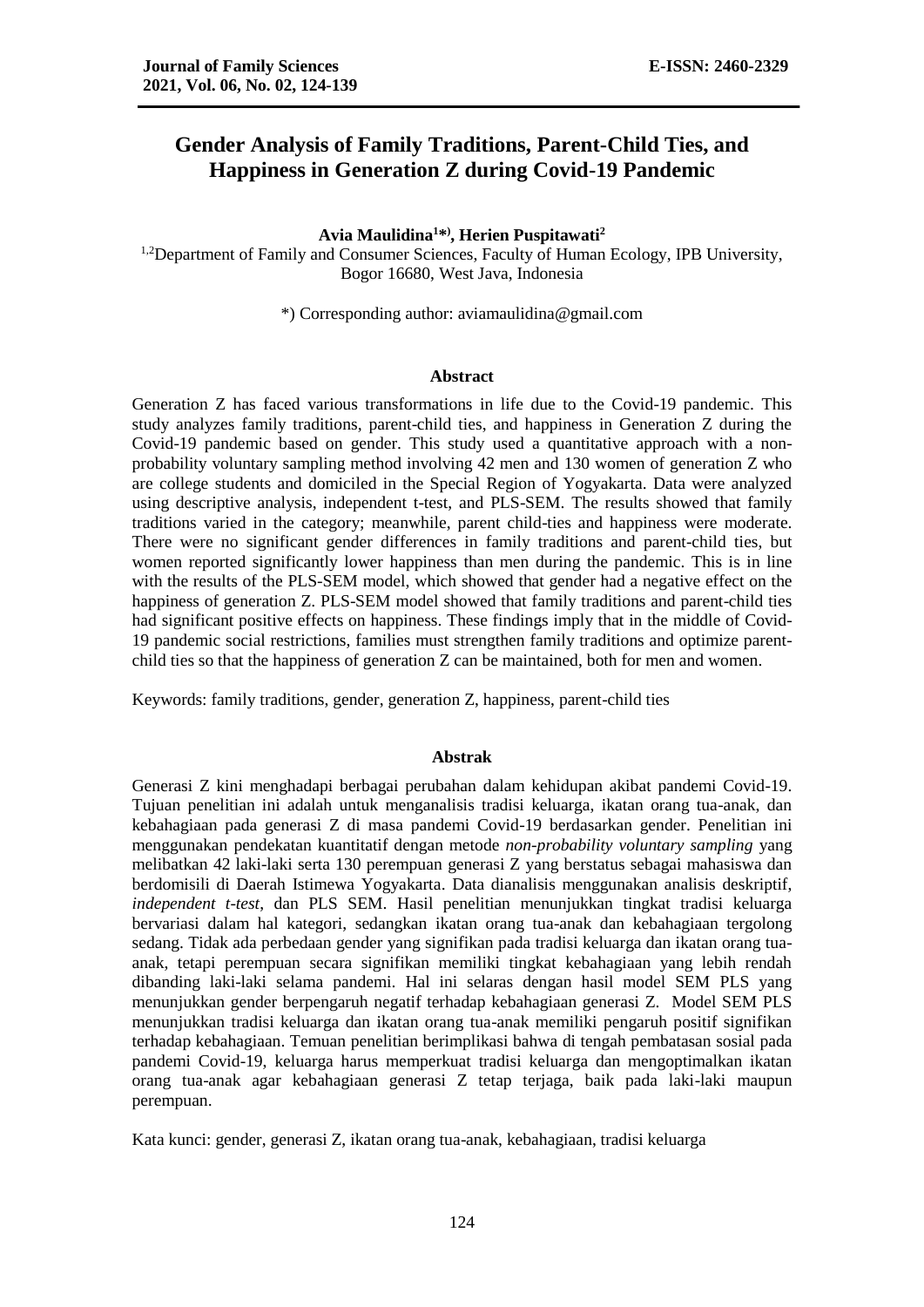# **Introduction**

The world faces the Covid-19 pandemic, and Indonesia is no exception. The changes that occur rapidly during the pandemic have impacted all generations, including generation Z. Not only threatening public health, and the pandemic also affects various other aspects of life such as social disruption (Madhav et al., 2017). Social disruption is defined as an extreme change in the normal functioning of a social system that can eventually lead to the collapse of a community's social life (McGrath, 1991). According to EY Megatrends (2021), for generation Z, especially those between 18 and 23, the Covid-19 pandemic is poised to be a generation-shaping event, just like the 2008 financial crisis, Great Recession shaped generation Y.

Generation Z is the current largest population in Indonesia, making up 27.93 percent of the total population (Statistics Indonesia, 2021). According to Frey, as Statistics Indonesia (2021) in the 2020 Population Census, Generation Z was born during 1997-2012. College students as part of Generation Z are categorized as early adulthood according to Hurlock (2011) or emerging adulthood according to Arnett (2000) with developmental tasks of exploring themselves and increasing autonomy from their parents (Booth, Brown, Landale, Mannug, & McHale, 2012). However, to avoid the spread of Covid-19, educational institutions have changed the lecture method to online learning from home. The Pew Research Center (2020) survey showed that for the first time since the American Great Depression, 52 percent of early adults in the United States live in their parent's homes due to the Covid-19 pandemic. Likewise, in Indonesia, as the Ministry of Education and Culture Republic of Indonesia (2020) regulated college institutions to implement distance learning, college students now return to live with their parents in their hometowns. Thus, college students have to stay at home and cannot develop independence from parents optimally. Students also have to adapt to the new online learning system by themselves. This situation can cause boredom, which negatively correlates with learning strategies and GPA (Amalia & Latifah, 2019).

The sudden changes during Covid-19 can create a feeling of not having control over the situation, triggering unhappiness (Yang & Ma, 2020). According to Veenhoven (2012) and Kaczmarek (2020), happiness is a psychological term that focuses on the essence of the subjective well-being of a person's life as a whole. Tamir, Schwartz, Oishi, and Kim (2017) found that people who experience the emotions they want to experience more often (both pleasant and unpleasant emotions) are happier. By feeling happy, a person can function better in utilizing personal strengths, skills, and abilities to contribute to the well-being of self and society (Burns, 2014). The key to happiness is viewed differently in each generation. From generation Z's perspective, happiness mainly comes from relationships with God, family, friends, and pets (Lin, 2019).

During the Covid-19 social restrictions, family members spend more time at home. Therefore, it can be seen as an opportunity for the family to preserve family traditions. According to Allen (1982), the definition of family traditions is a form of expression and behavior that is produced and perpetuated in the family as a reflection of the family's identity or individual as a family member. While traditions may respond to the needs and desires of current family members, it is often influenced by the practices of previous generations (Wolin & Bennett, 1984). Klepar (2017) stated that family traditions serve as a solution to overcoming various crises in the 21st century. Family traditions also positively affect parent-child ties (Castro et al., 2007; Fiese et al., 2002).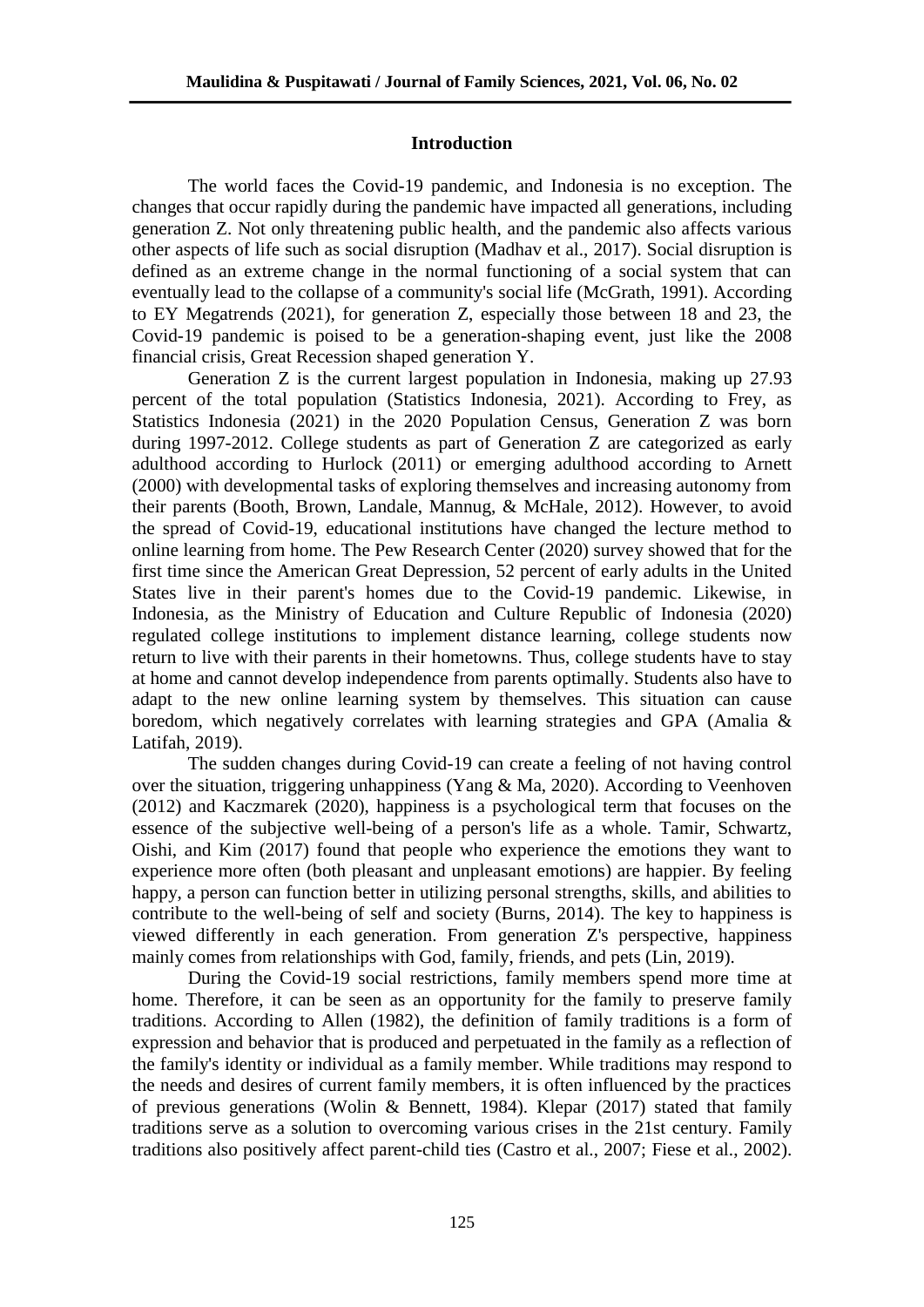According to Perez (2001), family traditions can create strong ties between children and families.

Along with maturity, individuals will become more independent. However, having strong ties with the family can benefit emerging adults through the emotional, instrumental, and financial support that parents provide (Goldsmith, 2018). The parentchild ties focus on the relationship between children in the adult stage and their parents (Kim, Birditt, Zarit, & Fingerman, 2019). Parent-child ties develop throughout the child's life cycle (Bozhenko, 2011). In early adulthood, parent-child emotional ties are reported to play an important role in children's psychological well-being (Bucx & van Wel, 2008).

Generation Z is a unique generation. Even though they were born in the digital era, generation Z wants to have a meaningful life through interaction with humans (Seemiller & Grace, 2018; Lin, 2019). Traditions as a reflection of the values held by a group of people can foster feelings of attachment to other humans (Shoham, 2011) and give meaning to generation Z's life. However, research on family traditions in emerging adults is still very limited. Friedman and Weissbrod (2004) previously researched how emerging adults perceive current family traditions and their future roles in the family traditions after they get married. Other studies examined family traditions in adolescents (Schneiderman & Barrera, 2009) or elders (Meske, Sanders, Meredith, & Abbott, 1994). A study also examines family traditions carried out in the past (Batcho, Nave, & DaRin, 2011). This research is different from prior studies because the subjects were generation Z emerging adults, family traditions were studied during the pandemic, and gender was analyzed.

The existence of biological differences between men and women has formed a social construct that distinguishes men and women's roles, functions, status, and responsibilities (Megawangi, 2014). In family traditions, women have generally been seen as responsible for carrying out family traditions (Sherman, 1990; Djumrianti & Oseso-asare, 2021; Pingali, 2021; Uddin, 2021). In parent-child ties, Fingerman, Huo, and Birditt (2020) found that parent-child ties are affected by both the child's gender and the parent's gender. Regarding happiness, women often report higher happiness because they can express it better than men, but women are also more prone to emotional problems (Amaliya, 2015). Tkach and Lyubomirsky (2006) explained that men and women have different strategies in increasing happiness. Women used strategies of affiliation, goal pursuit, passive leisure, and religion more often than men, whereas men used mental control and active leisure significantly more than women (Tkach & Lyubomirsky, 2006). Therefore, it is important to conduct a gender analysis of Generation Z's family traditions, parent-child ties, and happiness during the Covid-19 pandemic.

A strong country is built by youth who can function optimally, characterized by happiness. However, the pandemic is a momentum that is prone to emotional problems, so the family as a unit that aims to achieve the well-being of its members (Puspitawati, 2013) needs to work hard to face this crisis and ensure the happiness of Generation Z, both men, and women. Therefore, this study aims to 1) identify student characteristics, family characteristics, family traditions, parent-child ties, and happiness in generation Z during the Covid-19 pandemic based on gender, 2) analyze the effects of gender, family traditions, and parent-child ties on the happiness of generation Z during the Covid-19 pandemic.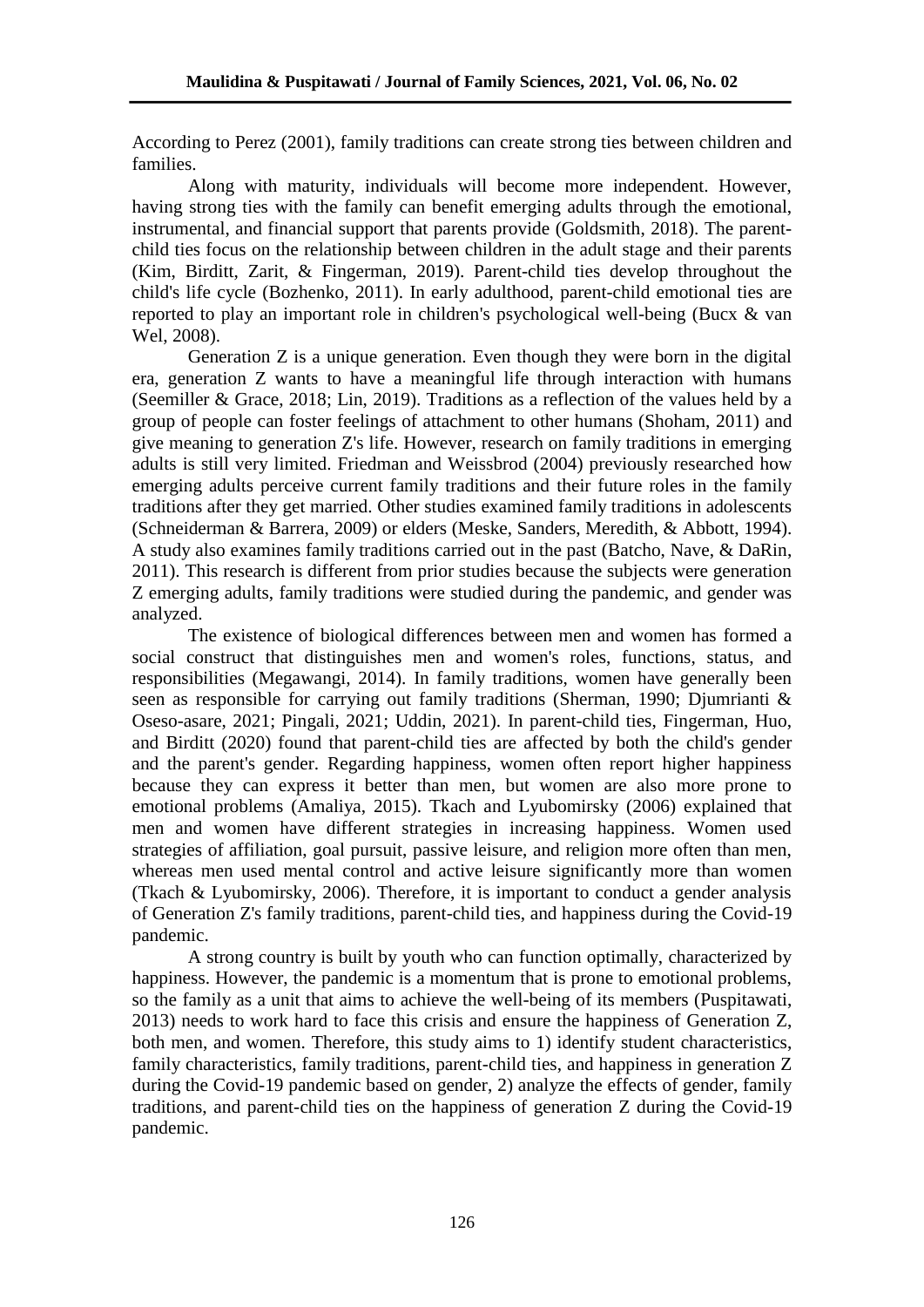# **Methods**

## **Participants**

This research used an explanatory quantitative approach with a cross-sectional design. Participants are active diploma and undergraduate students aged 18-24 years, undergoing online learning and living with both parents in the Special Region of Yogyakarta. The Special Region of Yogyakarta was chosen purposively because it was the eighth highest happiness index in Indonesia (Statistics Indonesia, 2017). In addition, as a Special Region, the Special Region of Yogyakarta has a strong cultural value system, so it is interesting to know further about the family traditions of its residents. Using non-probability sampling with voluntary technique, 130 women and 42 men completed the online survey conducted on March 16-27, 2021.

#### **Measurement**

Family traditions are defined as a practice that the family preserves because it reflects family values. Dimensions are divided into nuclear family and extended family. Both dimensions were measured using a questionnaire developed concerning the Family Traditions Scale (FTS) concept created by McCubbin and Thompson (1986). The questionnaire contains ten questions consisting of 6 questions for the nuclear family dimension and four questions for the extended family dimension. In reviewing the extent to which families maintain traditions during a pandemic, respondents were asked to answer their involvement in a family tradition carried out during the Covid-19 pandemic using the Yes/No Guttman scale (1=yes and 0=no). Cronbach's alpha was 0.593, considered quite reliable (Budi, 2006).

Parent-child ties are defined as the quality of the reciprocal relationship between parents and their children. The parent-child ties are divided into structural, functional, and affective dimensions based on Kim et al. (2019). The questionnaire refers to the research of Kim et al. (2019) and the bonding instrument (Puspitawati, 2017). The questionnaire contains ten questions consisting of 2 structural dimension questions, three functional dimension questions, and five affective dimension questions. Answers are measured on a scale of 1-4, 1=never, 2=rarely, 3=quite often, 4=often. Cronbach's alpha of the questionnaire was 0.682, so it was considered reliable (Budi 2006).

Happiness was defined as an individual cognitive and affective assessment of how the quality of the individual's life goes as the individual wants. Happiness was measured using the short version of the Oxford Happiness Questionnaire (OHQ) by Hills and Argyle (2002). Filling out the online questionnaire was more effective. This study modified the OHQ, which originally used a 6-point Likert scale to 4 points, 1=strongly disagree, 2=disagree, 3=agree, and 4=strongly agree. The Cronbach's alpha was 0.679, classified as reliable (Budi 2006).

#### **Analysis**

The data was processed through Microsoft Excel, SPSS 25.0. and SmartPLS 3. Descriptive analysis was conducted to identify student characteristics, family characteristics, family traditions, parent-child ties, and happiness in each gender of Generation Z during the Covid-19 pandemic. In the three main variables, the participants' answers were made into an index and categorized according to the cut-off by Puspitawati (2020), which is low for the  $\leq 50$  indexes, medium for 50.1-75.0, and high for ≥75.1. Gender differences were analyzed using an independent T-test. The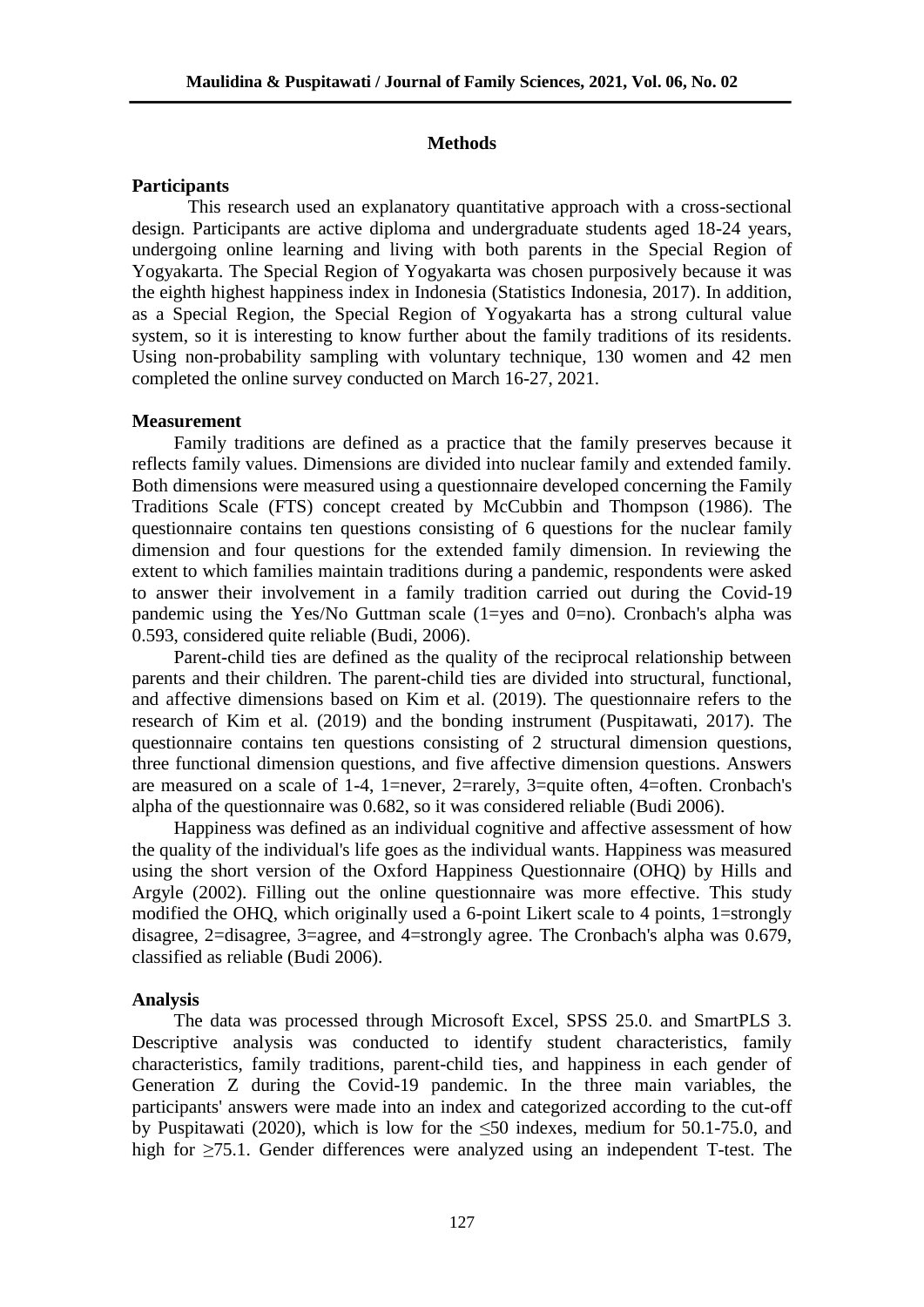factors that affect the happiness of Generation Z during the Covid-19 pandemic were analyzed using the PLS-SEM (Partial Least Squares Structural Equation Modelling). In SEM, the gender variable was dummy coded with 1=male, 2=female.

According to Henseler, Hubona, and Ray (2016), in the PLS typed SEM, the model's overall fit can be seen from the SRMR (Standardized Root Mean Square). The smaller the SRMR, the better, with the cut-off considered a good fit being  $\langle 0.08$ . In addition, GoF (Goodness of Fit) is also evaluated to determine the model's overall fit. SEM PLS does not provide GoF calculation options, so GoF should be calculated manually using the formula GoF =  $\sqrt{ }$  (average AVE x average R square) as stated by Weltzels, Odekerken-Schröder, and van Oppen  $(2009)$  with cut off Go $F_{low}=0.10$ ;  $GoF_{medium}=0.25$ ; and  $GoF_{large}=0.36$ . The fit of the measurement model is seen through AVE (Average Variance Extracted) with a cut off of  $\geq 0.5$  so that the convergent validity can be considered good and CR (Composite Reliability) with a cut off of  $\geq 0.7$  so that the reliability can be considered good (Henseler et al., 2016). Referring to Puspitawati (2020), the fit of the structural model can be seen based on the coefficients of the structural equation with a certain level of significance, in this study the significance level used was 0.05 so the t-value must have been greater than 1.96.

Table 1. Assessment of PLS path modeling results

| Assessment        | Criterion                                                   |
|-------------------|-------------------------------------------------------------|
| Overall model     |                                                             |
| <b>SRMR</b>       | The smaller SRMR the better, good fit SRMR<0.08             |
| GoF               | $GoF_{low}=0.10$ ; $GoF_{medium}=0.25$ ; $GoF_{large}=0.36$ |
| Measurement model |                                                             |
| <b>AVE</b>        | AVE > 0.5                                                   |
| CR.               | CR > 0.5                                                    |
| Structural model  |                                                             |
| Coefficients      | $\geq$ 1.96 at 0.05 significance level                      |

# **Findings**

# **Students Characteristics**

The Covid-19 pandemic has forced Generation Z who are studying outside the province to return to the Special Region of Yogyakarta and carry out lectures from home. In addition to online lectures, social distancing has prevented Generation Z from meeting their friends freely. Various activities have also switched to using digital media. A total of 42 male students (24.4%) and 130 female students (75.6%) participated in this study. The average age of male students was 20.93, while the average age of female students was 20.52. Most male students (54.8%) and female students (63.8%) had GPAs above 3.50. During the pandemic, 47.6 percent of male students and 44.6 percent of female students did not receive a monthly allowance from their parents. There was a significant gender difference  $(p=0.095)$  related to the age of the participants in this study. The age of the male participants was significantly older than the age of the female participants.

## **Generation Z Characteristics**

The largest percentage of the participants' parents are middle adults, as seen from 88.1 percent of men and 83.8 percent of women having a father aged 41-60 years and 97.6 percent of men and 90.8 percent of women having a mother aged 41-60 years.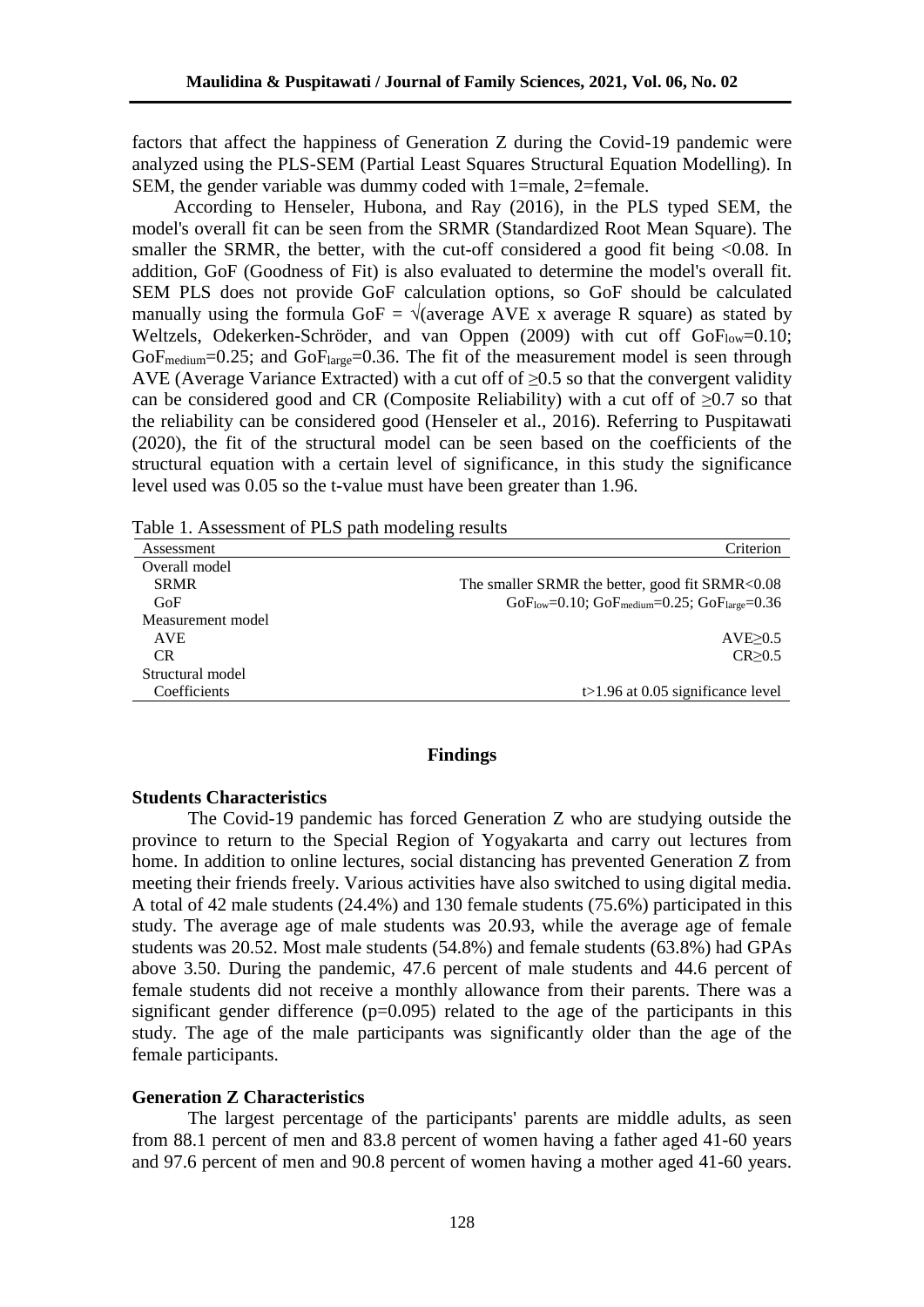Most of the participants had fathers who graduated from higher education  $(M=52.4\%)$ ;  $F=56.9\%$ ) and mothers (M=45.2%; P=53.8%). The occupations of the participants' parents varied between civil servants, employees, traders, laborers, and others. The total percentage of working fathers was 85.7 percent for men and 94.6 percent for women, while the total percentage of working mothers was 45.2 percent for men and 53.1 percent for women. More than three-quarters of the participants had family incomes above Rp1.765.000.00. The number of participants' siblings ranged from zero to five siblings, with an average of two siblings. The independent t-test test showed no significant gender difference in family characteristics.

## **Family Traditions**

The Special Region of Yogyakarta is a province where the majority of the people adhere to Javanese culture. This culture also influences families living in the Special Region of Yogyakarta. The values of belief, hope, patience, and harmony of Javanese culture are reflected through the practice of family traditions, both nuclear and extended families. These values , when appropriately interpreted, can lead to an appreciation of life in generation Z.

| Table 2. Distribution of participants based on family traditions between men and |
|----------------------------------------------------------------------------------|
| women, independent t-test tests, means, standard deviations, and minimum         |
| and maximum values                                                               |

|                                                                                                    | Male $(n=42)$ |                   | Female $(n=130)$                         |                   | Independent t-test $(p-$ |
|----------------------------------------------------------------------------------------------------|---------------|-------------------|------------------------------------------|-------------------|--------------------------|
| Dimension and Category                                                                             | n             | $\%$              | n                                        | $\frac{0}{0}$     | value)                   |
| Nuclear family                                                                                     |               |                   |                                          |                   |                          |
| Low $(0-50.0)$                                                                                     | 22            | 52.4              | 69                                       | 53.1              |                          |
| Moderate (50.1-75.0)                                                                               | 10            | 23.8              | 40                                       | 30.8              | 0.235                    |
| High $(>75.0)$                                                                                     | 10            | 23.8              | 21                                       | 16.2              |                          |
| Min-max                                                                                            |               | 33.33-100.00      |                                          | $0.00 - 100.00$   |                          |
| Mean±SD                                                                                            |               | $59.13 \pm 12.48$ |                                          | $54.61 \pm 22.16$ |                          |
| <b>Extended family</b>                                                                             |               |                   |                                          |                   |                          |
| Low $(0-50.0)$                                                                                     | 11            | 26.2              | 39                                       | 30.0              |                          |
| Moderate (50.1-75.0)                                                                               | 10            | 23.8              | 30                                       | 23.1              |                          |
| High $($ >75.0)                                                                                    | 21            | 50.0              | 61                                       | 46.9              | 0.437                    |
| Min-max                                                                                            |               | $0.00 - 100.00$   | $0.00 - 100.00$                          |                   |                          |
| $Mean \pm SD$                                                                                      |               | $76.19 \pm 30.72$ |                                          | 71.54±34.49       |                          |
| Total                                                                                              |               |                   |                                          |                   |                          |
| Low $(0-50.0)$                                                                                     | 12            | 28.6              | 43                                       | 33.1              |                          |
| Moderate (50.1-75.0)                                                                               | 14            | 33.3              | 48                                       | 36.9              |                          |
| High $($ >75.0)                                                                                    | 16            | 38.1              | 39                                       | 30.0              | 0.202                    |
| Min-max                                                                                            |               | 20.00-90.00       | $0.00 - 90.00$                           |                   |                          |
| $Mean \pm SD$<br>$\cdot$ $\sim$<br>$\mathbf{v}$ and $\mathbf{v}$ and $\mathbf{v}$ and $\mathbf{v}$ | $0.1 - 4$     | $65.95 \pm 30.72$ | $61.38 \pm 20.37$<br>$\Omega$ $\Omega$ 1 |                   |                          |

*Note.* + significant at  $p<0.1$ ; \*) significant at  $p<0.05$ ; \*\*) significant at  $p<0.01$ 

In the nuclear family dimension, more than half of men (52.4%) and women (53.1%) were in a low category, this implies that during the pandemic, many generation Z families did not find it important to carry out nuclear family traditions. The nuclear family dimension was higher in males (59.13) than females (54.61) based on the average index. However, there was no significant difference  $(p=0.235)$  between the two.

As for the extended family dimension was dominated by the high category (M=50.0%; F=46.9%). Men had a higher average index of extended family dimension (76.19) than women (71.54), although there was no significant difference on the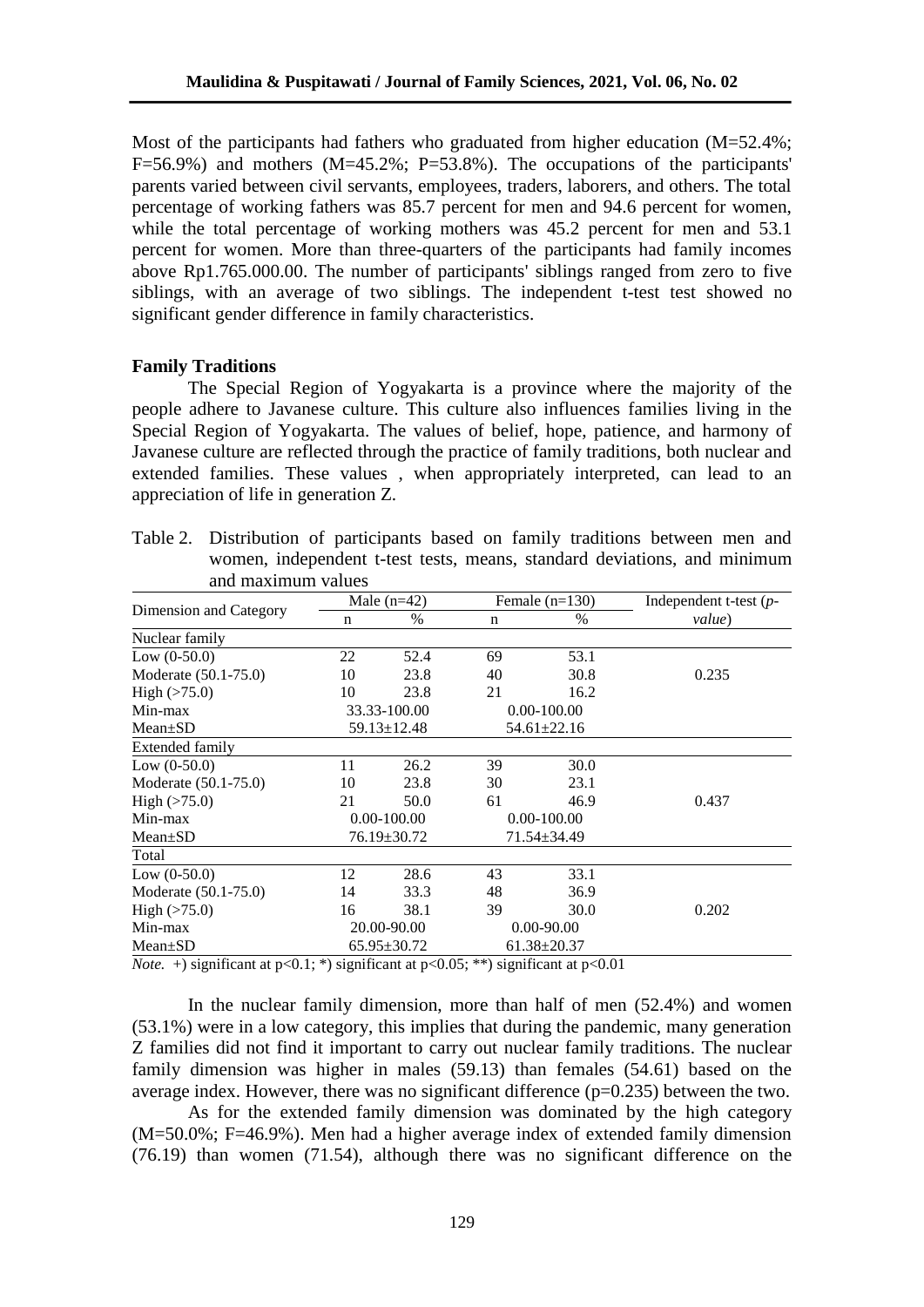independent t-test ( $p=0.437$ ). By the total, the largest percentage of men (38.1%) was in the high category, while the largest percentage of women (36.9%) was in the medium category. The average index for men was 65.95 and the average index for women was 61.38. The independent t-test showed that there was no significant difference  $(p=0.202)$ between the two.

# **Parent-Child Ties**

More than two-thirds of male (69.0%) and female (83.8%) participants have structural dimensions categorized as high. The high structural dimension shows that during the Covid-19 pandemic, generation Z has many opportunities to meet face-toface with both parents. The average structural dimension index in female participants was 90.90, which was higher than male participants, with an index of 86.11. With a pvalue of 0.132 on the independent t-test, there was no significant difference in the structural dimension of parent-child ties between males and females in this study.

Table 3.Distribution of participants based on parent-child ties between male and female, independent t-tests, means, standard deviations, and minimum and maximum values

|                        | Male $(n=42)$ |                   | Female $(n=130)$ |                    | Independent t-test $(p-$ |
|------------------------|---------------|-------------------|------------------|--------------------|--------------------------|
| Dimension and Category | n             | $\%$              | n                | $\frac{0}{0}$      | value)                   |
| Structural             |               |                   |                  |                    |                          |
| Low $(0-50.0)$         | 6             | 14.3              | 10               | 7.7                |                          |
| Moderate (50.1-75.0)   | 7             | 16.7              | 11               | 8.5                |                          |
| High $(>75.0)$         | 29            | 69.0              | 109              | 83.8               | 0.132                    |
| Min-max                |               | 33.33-100.00      |                  | 33.33-100.00       |                          |
| Mean±SD                |               | $86.11 \pm 21.44$ |                  | $90.90 \pm 16.49$  |                          |
| Functional             |               |                   |                  |                    |                          |
| Low $(0-50.0)$         | 6             | 14.3              | 10               | 7.7                |                          |
| Moderate (50.1-75.0)   | 16            | 38.1              | 41               | 31.5               |                          |
| High $(>75.0)$         | 20            | 47.6              | 79               | 60.8               | 0.233                    |
| Min-max                |               | 22.22-100.00      |                  | $11.11 \pm 100.00$ |                          |
| $Mean \pm SD$          |               | 72.22±21.85       |                  | 76.50±19.55        |                          |
| Affectional            |               |                   |                  |                    |                          |
| Low $(0-50.0)$         | 13            | 31.0              | 40               | 30.8               |                          |
| Moderate (50.1-75.0)   | 25            | 59.5              | 73               | 56.2               |                          |
| High $($ >75.0)        | 4             | 9.5               | 17               | 13.1               | 0.582                    |
| Min-max                |               | 20.00-93.33       |                  | 6.67-93.33         |                          |
| $Mean \pm SD$          |               | $58.25 \pm 16.00$ |                  | $56.61 \pm 16.96$  |                          |
| Total                  |               |                   |                  |                    |                          |
| Low $(0-50.0)$         | 6             | 14.3              | 13               | 10.0               |                          |
| Moderate (50.1-75.0)   | 22            | 52.4              | 72               | 55.4               |                          |
| High $(>75.0)$         | 14            | 33.3              | 45               | 34.6               | 0.553                    |
| Min-max                |               | 43.33-96.67       |                  | 30.00-93.33        |                          |
| $Mean \pm SD$          |               | $68.02 \pm 13.66$ | $\cdot$ $\sim$   | 69.44±13.39        |                          |

*Note.* +) significant at p<0.1; \*) significant at p<0.05; \*\*) significant at p<0.01

The largest percentage was in the high category  $(M=47.6\%; F=60.8\%)$ . A high functional dimension meant that parents actively provided the support needed by Generation Z. The average structural dimension index in female participants (76.50) was higher than that of male participants (72.22). However, there was no significant difference in the functional dimension index of women and men  $(p=0.233)$ .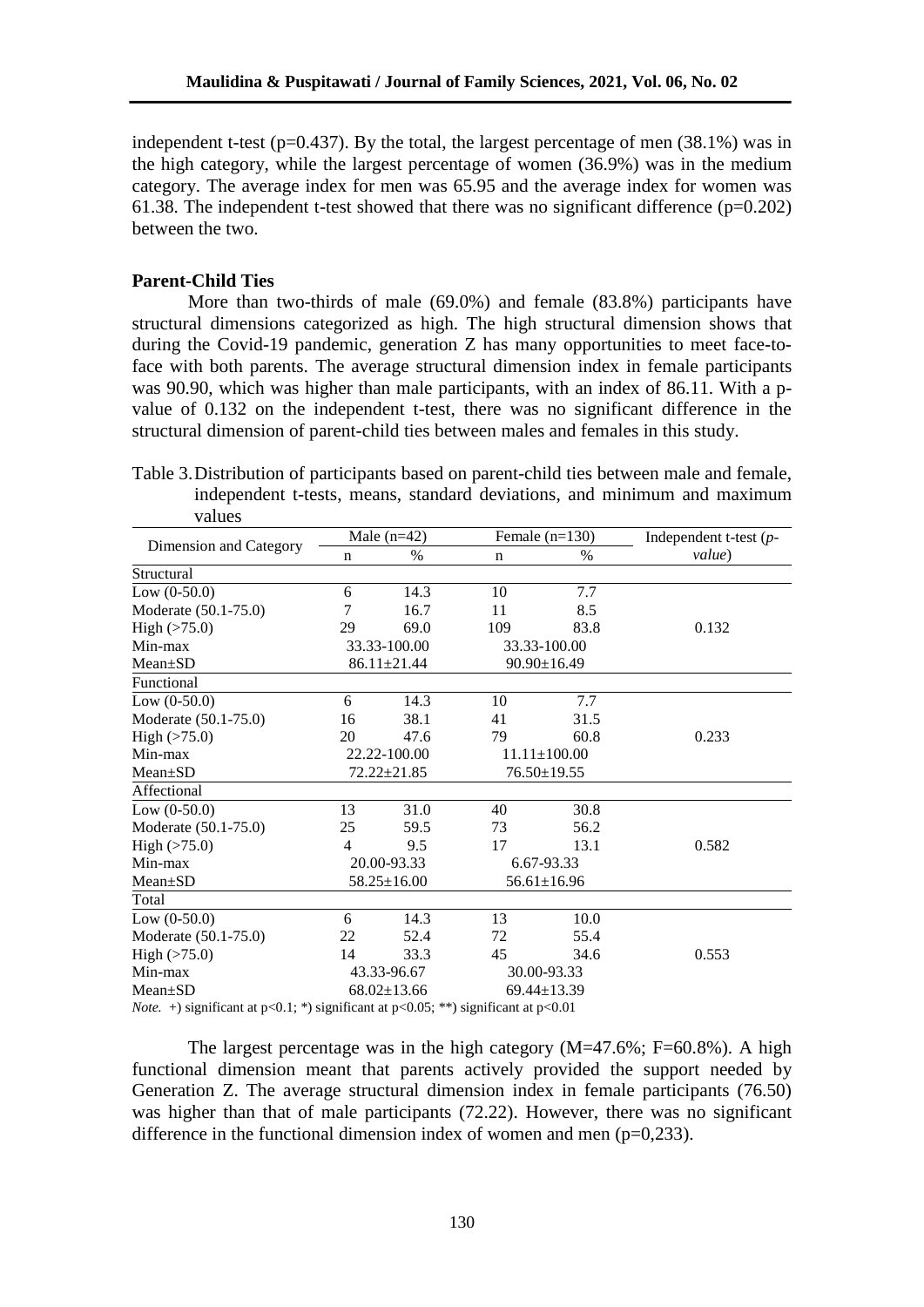The most dominant category in the affective dimension was the moderate category  $(M=59.5\%; F=56.5\%)$ . This showed that the emotional closeness of parentschildren was not in optimum condition, which was reflected through the evaluation of positive and negative relationships between the two. During the Covid-19 pandemic, generation Z men had an average affective dimension index of 58.25, higher than women with an average index of 56.61. However, no significant difference was found between the two  $(p=0.582)$ . Based on the total score of parent-child ties, the largest percentage was in the moderate category (M=52.4%; F=55.4%). The average index of parent-child ties for women was 69.44, while for men was 68.02. Thus, there was no significant gender difference  $(p=0.553)$  in the parent-child ties.

## **Happiness**

The happiness level of men (64.3%) and women (70.0%) was more dominant in the medium category, so it can be interpreted that during the Covid-19 pandemic, the participants had not achieved the maximum quality of life they wanted based on affective and cognitive assessments. The average index for men was 66.96, while for women was 62.76. At the significance level of  $p<0.1$ ; there was a significant difference in the happiness of men and women with a p-value of 0.069. Thus, during the Covid-19 pandemic, the happiness of generation Z women was significantly lower than that of men.

Table 4. Distribution of participants based on happiness between men and women, independent t-test, mean, standard deviation, and minimum and maximum values

|                      |    | Male $(n=42)$     | Female $(n=130)$ |                   | Independent t-test $(p-$ |  |
|----------------------|----|-------------------|------------------|-------------------|--------------------------|--|
| Category             | n  | $\%$              | n                | %                 | value)                   |  |
| Low $(0-50.0)$       | n  | 14.3              | 26               | 20.0              |                          |  |
| Moderate (50.1-75.0) | 27 | 64.3              | 91               | 70.0              |                          |  |
| High $($ >75.0)      |    | 21.4              | 13               | 10.0              | $0.069^{+}$              |  |
| Min-max              |    | 41.67-95.83       |                  | 29.17-91.67       |                          |  |
| $Mean \pm SD$        |    | $66.96 \pm 13.06$ |                  | $62.76 \pm 12.16$ |                          |  |

*Note.* +) significant at  $p<0.1$ ; \*) significant at  $p<0.05$ ; \*\*) significant at  $p<0.01$ 

## **Effects of Family Traditions and Parent-Child Ties on Happiness**

Gender, family traditions, and parent-child ties were tested for their direct and indirect effects on happiness in the PLS-SEM model. The SRMR value of the model was 0.105, and the GoF was 0.287. SRMR is the standardized difference between the observed and predicted correlations. The SRMR value in the model exceeded the cut-off from good fit <0.08 because the sample was too small and the model was simple. Meanwhile, the model's GoF value was in the GoF<sub>medium</sub> range for PLS-SEM. Therefore, it can be concluded based on the model's overall fit, and the model was classified into a moderate fit.

| Table 5 AVE, <i>composite reliability</i> , and <i>R square</i> of the model |  |  |  |
|------------------------------------------------------------------------------|--|--|--|
|                                                                              |  |  |  |

| Tuble 5 TV H, composite removing, and it square of the model |            |                              |  |  |
|--------------------------------------------------------------|------------|------------------------------|--|--|
| Variable                                                     | <b>AVE</b> | <b>Composite Reliability</b> |  |  |
| Gender                                                       | 1.000      | 1.000                        |  |  |
| <b>Family traditions</b>                                     | 0.587      | 0.738                        |  |  |
| Parent-child ties                                            | 0.511      | 0.731                        |  |  |
| <b>Happiness</b>                                             | .000       | .000                         |  |  |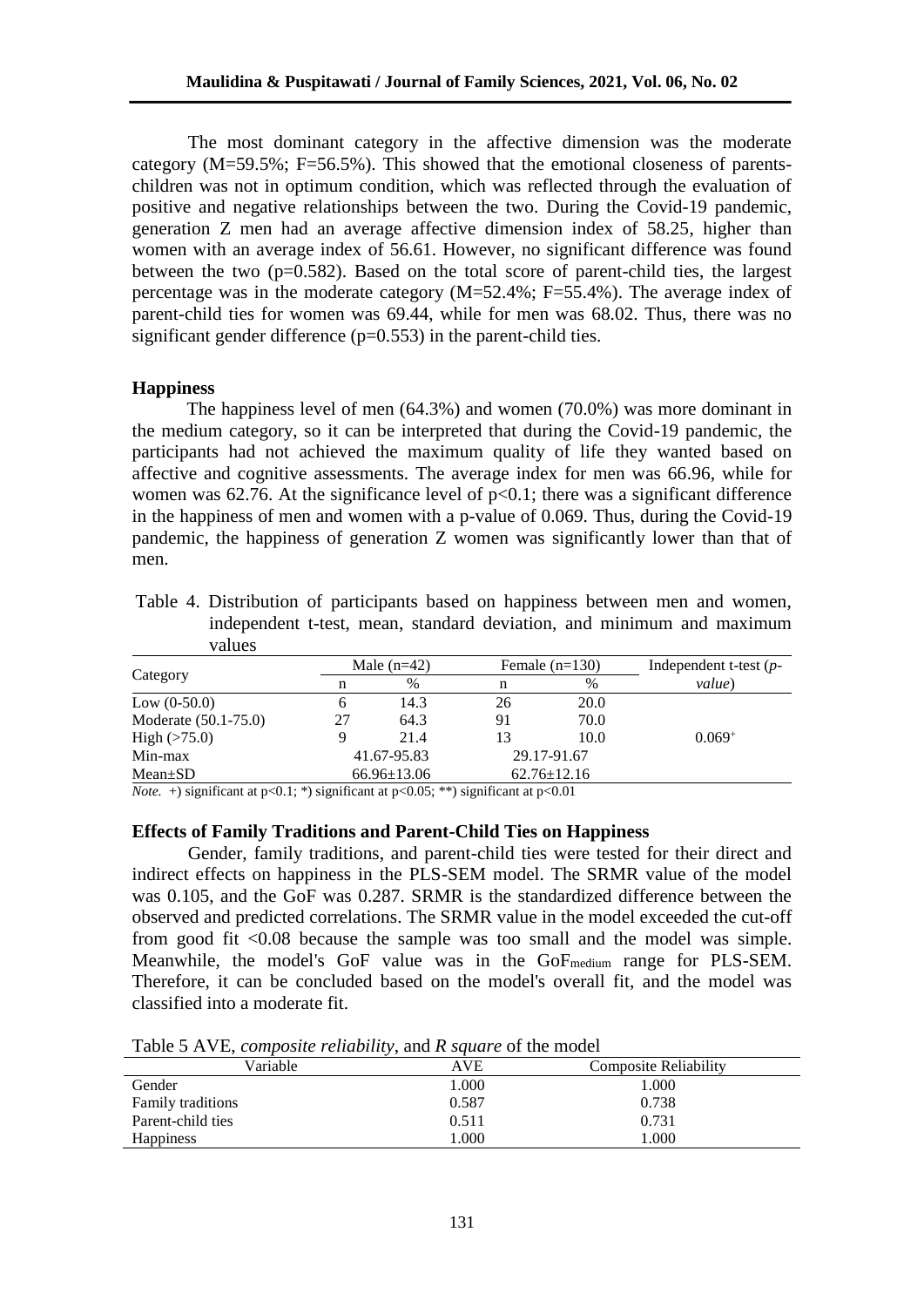After the model's overall fit was known, an evaluation of the measurement model was carried out. A model is considered good if it has good validity and reliability based on AVE values  $\geq 0.5$  and CR  $\geq 0.7$ . Table 5 shows that the AVE and CR values on the latent variables of family tradition, parent-child ties, and happiness have met the criteria of the measurement model.



Figure 1. PLS-SEM model

The loading factors in Figure 1 show how much the latent variable can explain the indicator. The nuclear family dimension  $(y_1)$  can be explained by the latent variable of family traditions  $(\eta_1)$  as much as  $(0.837)^2$  or 70.1 percent. The dimension of extended family (y<sub>2</sub>) can be explained by the latent variable of family traditions ( $\eta_1$ ) as much as  $(0.688)^2$  or 47.3 percent. The structural dimension  $(y_3)$  can be explained by the latent variable of parent-child ties  $(n_2)$  as much as  $(0.298)^2$  or 8.9 percent. The functional dimension (y<sub>4</sub>) can be explained by the latent variable of parent-child ties ( $\eta_2$ ) as much as  $(0.814)^2$  or 66.3 percent. The affective dimension  $(y_5)$  can be explained by the latent variable of parent-child ties  $(\eta_2)$  as much as  $(0.884)^2$  or 78.1 percent.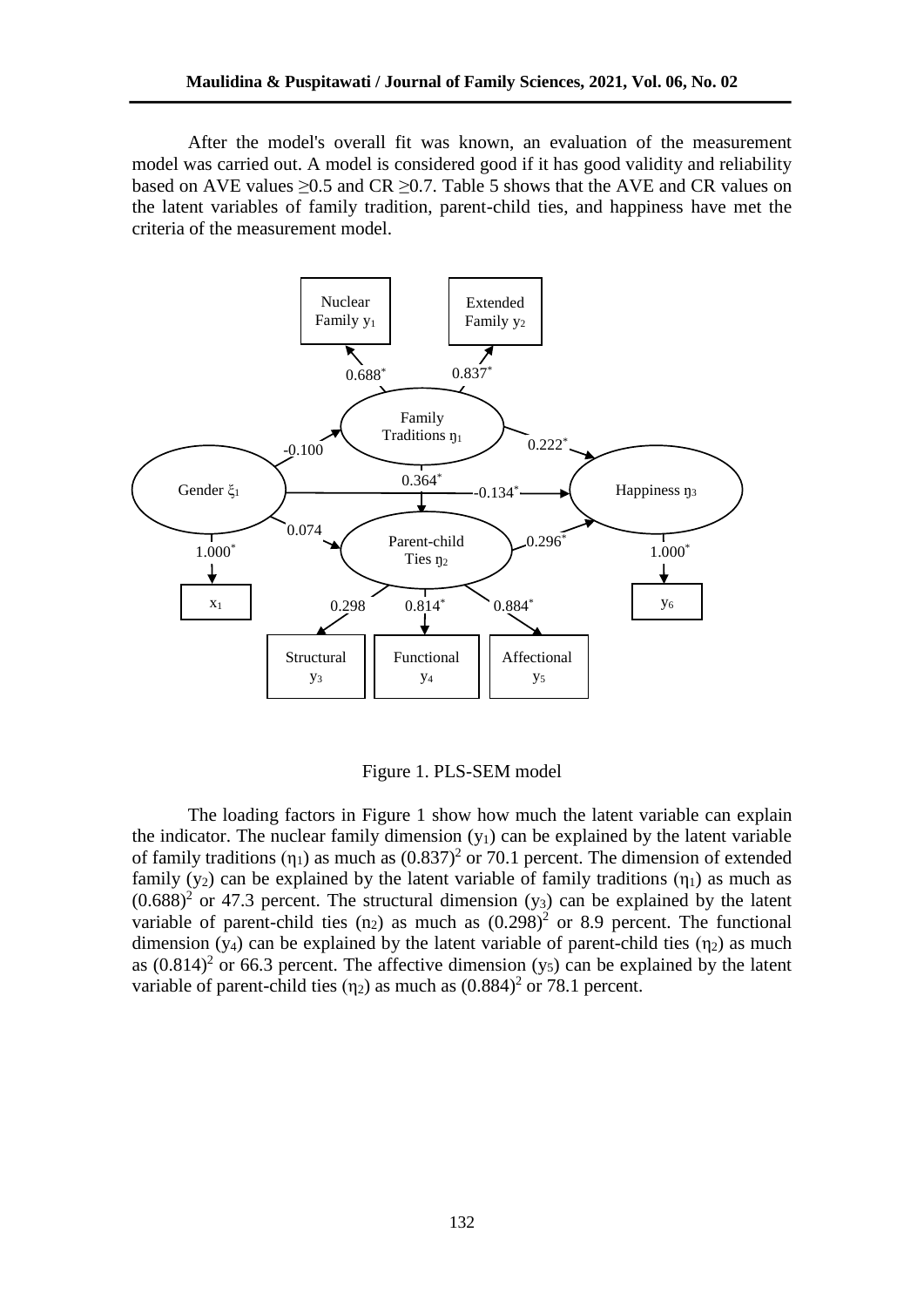| Variable                   | Total               |               |                        |  |  |
|----------------------------|---------------------|---------------|------------------------|--|--|
|                            | <b>Total Effect</b> | Direct Effect | <b>Indirect Effect</b> |  |  |
| Family traditions $\eta_1$ |                     |               |                        |  |  |
| Gender $\xi$ 1             | $-0.100$            | $-0.100$      | 0.000                  |  |  |
| Parent-child ties $\eta_2$ |                     |               |                        |  |  |
| Gender ξ1                  | 0.037               | 0.074         | $-0.037$               |  |  |
| Family traditions $\eta_1$ | $0.364*$            | $0.364*$      | 0.000                  |  |  |
| Happiness $\eta_3$         |                     |               |                        |  |  |
| Gender ξ1                  | $-0.145^*$          | $-0.134*$     | $-0.011$               |  |  |
| Family traditions $\eta_1$ | $0.330*$            | $0.222*$      | $0.108*$               |  |  |
| Parent-child ties $\eta_2$ | $0.296*$            | $0.296*$      | 0.000                  |  |  |

| Table 6. Results of effects decomposition on the model |  |
|--------------------------------------------------------|--|
|--------------------------------------------------------|--|

*Notes*. \*) significant at p<0.05; gender variable was dummy coded with 1=male, 2=female

#### **Discussion**

Generation Z in this study were students who live in Yogyakarta with an average age of 20.93 years for men and 20.52 years for women. Undertaking online lectures from home meant that most students did not have a monthly allowance during the Covid-19 pandemic. The majority of student parents were middle-aged adults based on Hurlock (2011), so they came from the Baby Boomer generation (1946-1964) to Generation X (1965-1980) (Frey in Statistics Indonesia 2021). Most of the students had working fathers. More than three-quarters of the participants had family incomes above the provincial minimum wage of the Special Region of Yogyakarta, which in 2021 was set at Rp1,765,000.00. The number of participants' siblings ranged from 0 to 5 people. The independent t-test on student characteristics showed a significant age difference between men and women, with male participants older than the female participants. As for the family characteristics, there were no differences between men and women.

Family traditions are a protective factor that can maintain family resilience in times of crisis (McCubbin & McCubbin, 1988), including a pandemic. The application of family traditions in the participants' families tended to vary. At the dimension level, more than half of the participants had low nuclear family traditions score, while the score of extended family traditions was high in most participants. Based on the independent t-test, no significant differences were found regarding the participation of men and women in the family traditions. This result differed from the findings of Dion and Dion (2001) and Pingali (2021) that daughters were more closely monitored for their involvement in family traditions than sons. In their research, Friedman and Weissbrod (2004) found that although emerging adult women tended to see themselves as the main bearers of family traditions in the future than men, each gender feels the same level of importance for the current family traditions. The respondents' families might cause the absence of gender differences in this study did not put the responsibility of family traditions more heavily on daughters. Both genders perceived a similar level of importance regarding family traditions so that the involvement was similar in the end.

The structural dimension of the parent-child ties had a high score, meaning that Generation Z had a great opportunity to contact parents during the Covid-19 pandemic. According to Lebow (2020), the Covid-19 pandemic is an intense period in family life because families living together can only have close contact with each other and limit contact with the outside world. The functional dimension was classified as high,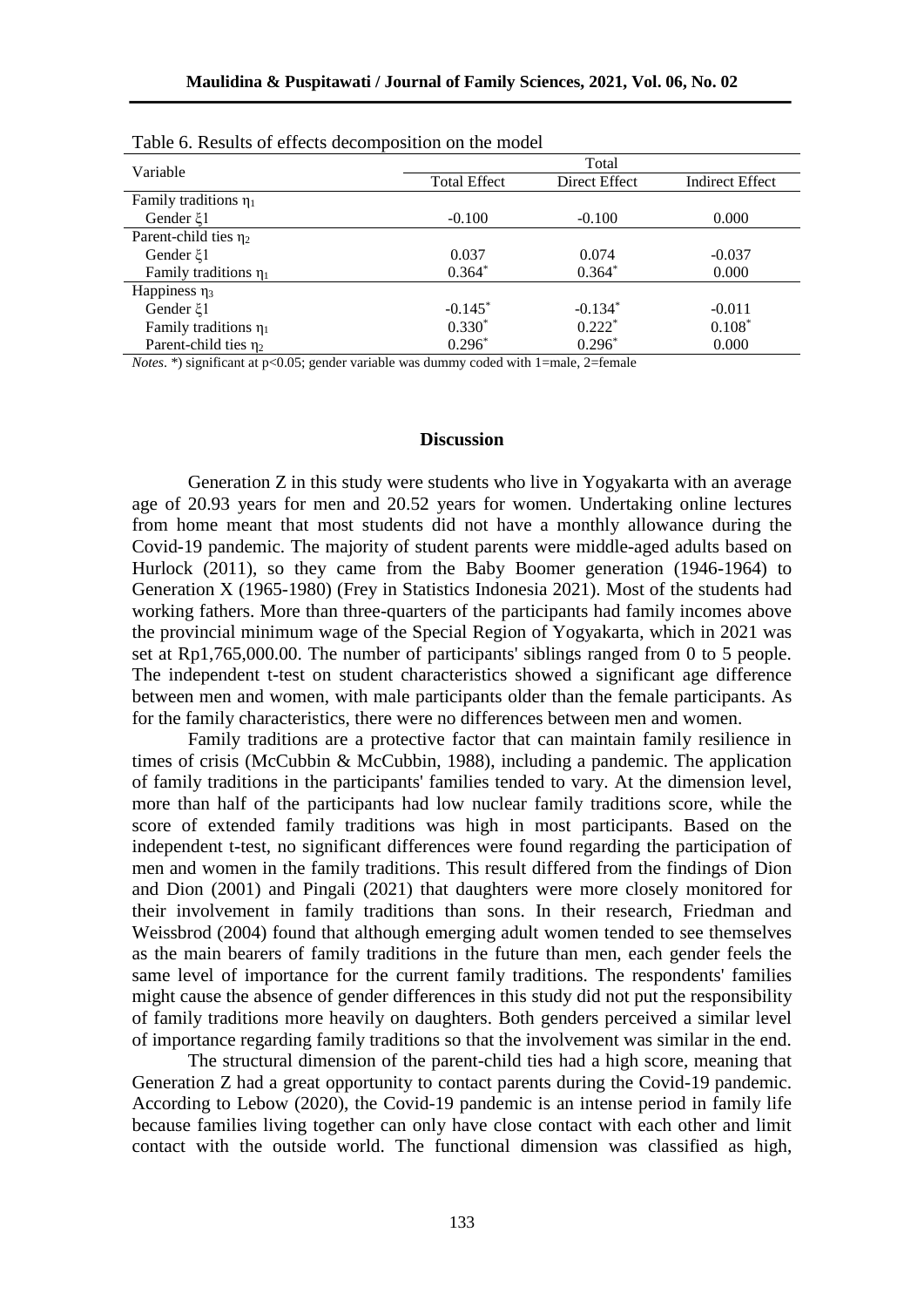meaning that parents contribute greatly to the daily needs of generation Z. As an emerging adult, generation Z had not been fully independent of their parents (Arnett, 2000). On the other hand, the affective dimension was mostly moderate. According to van Gaalen, Dykstra, and Komter (2010), a high frequency of contact could trigger more conflicts. Differences in traits and habits between generations could also lead to conflict (Swanzen, 2018). The independent t-test showed no significant gender differences, in line with the research results by Ward and Spitze (1996), which stated that there were no significant gender differences in the relationship between parents and young adults who live in the same house. Another study that had such results is the study of Tam, Lee, Kumarasuriar, and Har (2012). However, these results were not in line with the study of Mendoza, Queija, and Jiménez (2019), which shows that men at the age of emerging adults have lower parent-child ties than women. In their research, Hardie and Seltzer (2016) explained that gender differences in the context of the ties between parents and young adults only appeared when women graduate from college, marry, and have children at a higher rate than men. At that time, women began to live with their own procreative families and less often received parental support, sought parental advice, or lived with parents. Still, women were more likely to receive money from their parents than men (Hardie & Seltzer, 2016).

Students with moderate levels of happiness dominated participants' happiness. Dwidienawati, Tjahjana, Pradipto, and Gandasari (2020) revealed that generation Z, a generation that loves socializing, is the group whose happiness is affected the most by restrictions on mobility during the pandemic. During the pandemic, the decline in student happiness was caused by anxiety, loneliness, boredom, and hoaxes that spread on the internet (Rayan, 2020). The independent t-test showed that women of generation Z reported significantly lower happiness levels than men. The findings were in line with SEM results. Under normal conditions, Inglehart (2002) stated that gender differences in the level of happiness depend on age, in the age range of 18-44 years women were happier than men, in the age range of 45-54 years women and men were not different in terms of happiness, while at age >55 women were less happy than men. However, because the happiness in this study was measured during the pandemic condition, the results obtained were different. According to research by Giurge, Whillans, and Yemiscigil (2021), during a pandemic, women spent more time doing household chores than men, so that in the end this burden made women have a lower level of happiness. In addition, young women were less likely to engage in active leisure time during the pandemic (Giurge et al., 2021). Research had found that passive use of leisure time such as watching TV and playing mobile phones during the Covid-19 period was associated with lower psychological well-being, while active use of leisure time was the opposite (Tuason et al., 2021).

The PLS-SEM model showed that family traditions and parent-child ties had direct and significant positive effects on happiness. The positive effect of family traditions on happiness was in line with the research of Ho et al. (2018). The finding that parent-child ties had a positive effect on happiness supports the study results by Mendoza et al. (2019). In addition, the SEM model revealed an indirect effect on happiness that came from family traditions with parent-child ties as mediating variable. Research by Crespo, Kielpikowski, Pryor, and Jose (2011) found that traditions in the family contributed to the welfare of the younger generation through increasing feelings of family cohesion in parents, which was then related to feelings of family cohesion in children. According to Fiese et al. (2002), family tradition acts as a means of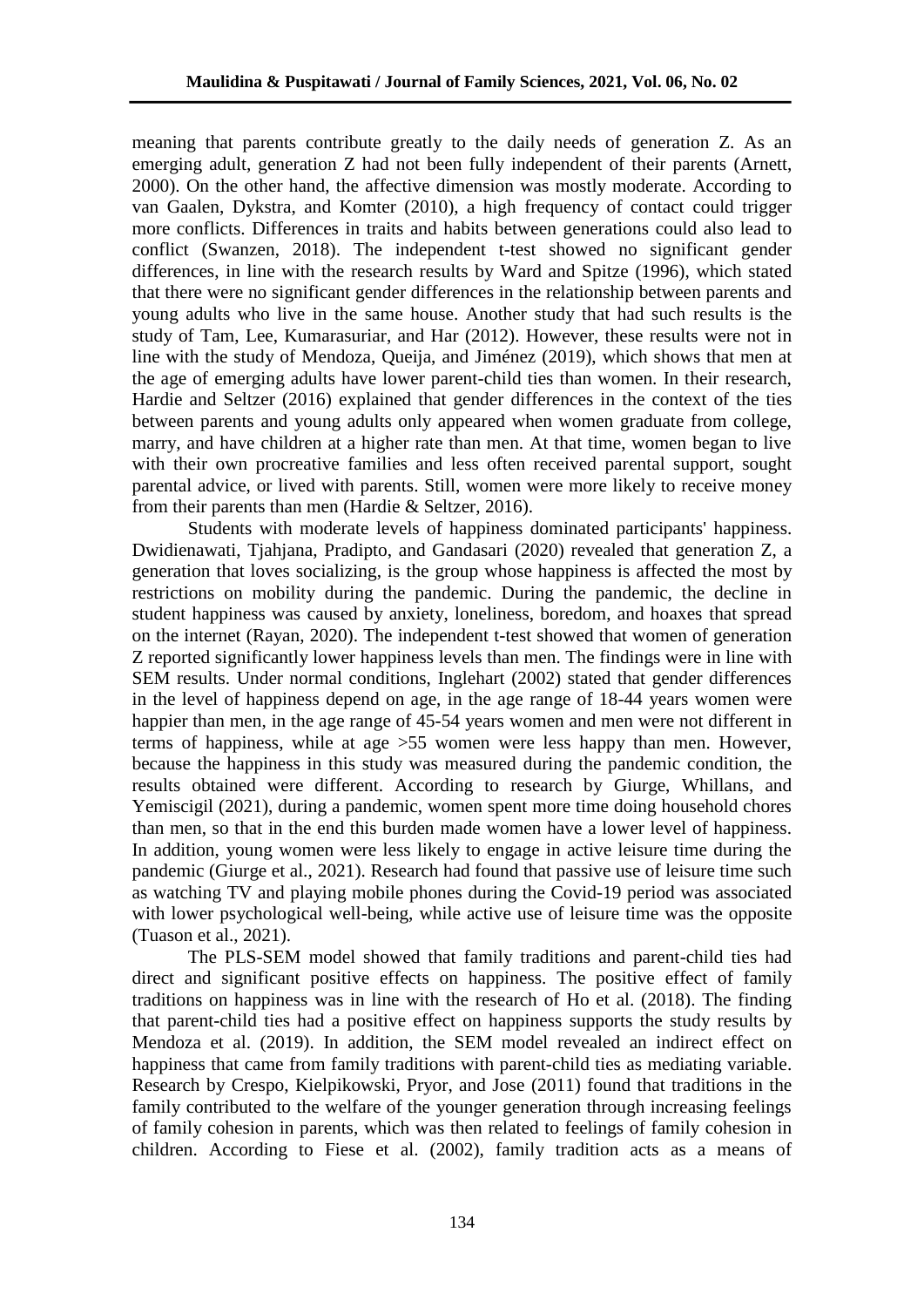togetherness that can strengthen the relationship between family members and improve individuals' welfare.

This study has some limitations. First, the results cannot be generalized because it used non-probability sampling. Second, the proportion of male and female participants was not balanced because voluntary sampling relied on the willingness of the participants to fill out the questionnaire. Finally, due to the limited mobility during the Covid-19 pandemic, questionnaires were only distributed online, so the data obtained was not detailed and prone to errors in data input from the participants.

# **Conclusion and Recommendation**

# **Conclusion**

Generation Z in this study were students in the early adulthood stage, with the age of the male participants being significantly older than the age of the female participants. The majority of the participants' parents were middle-aged adults with family incomes above the provincial minimum wage of the Special Region of Yogyakarta. During the pandemic, the implementation of family traditions varied, so no particular category stood out for this variable. More than half of Generation Z were moderate in the parentchild ties and happiness variables. There were no significant gender differences in family characteristics, family traditions, and parent-child ties. As for the happiness variable, it was found that there were significant gender differences, with women having lower levels of happiness than men. This finding was in line with SEM results. Family traditions and parent-child ties had significant positive effects on happiness. In addition, family traditions showed a significant indirect effect on happiness through parent-child ties as mediating variable. This study proves that the happiness of Generation Z as family members can be achieved by applying good family structures and functions, such as implementing family traditions and improving the quality of parent-child ties.

## **Recommendation**

Based on the study results, Indonesian families are advised to strengthen family traditions and optimize parent-child ties during the pandemic so that the happiness of generation Z can be maintained. Educational institutions are expected to actively develop research related to the happiness of generation Z during the pandemic. Further research on the happiness of generation Z needs to be done with improved methods, especially related to sampling techniques and gender proportions so that the research can describe happiness better both for men and women. In addition, the government needs to actively socialize examples of family traditions that can increase parent-child ties to maintain the happiness of generation Z during the Covid-19 pandemic.

#### **References**

- Allen, B. (1982). Family traditions and personal identity. *Kentucky Folklore Records, 28*(1), 1–5.
- Amalia, R., & Latifah, M. (2019). Parental support, academic emotion, learning strategy, and academic achievement on the first-year student. *Journal of Family*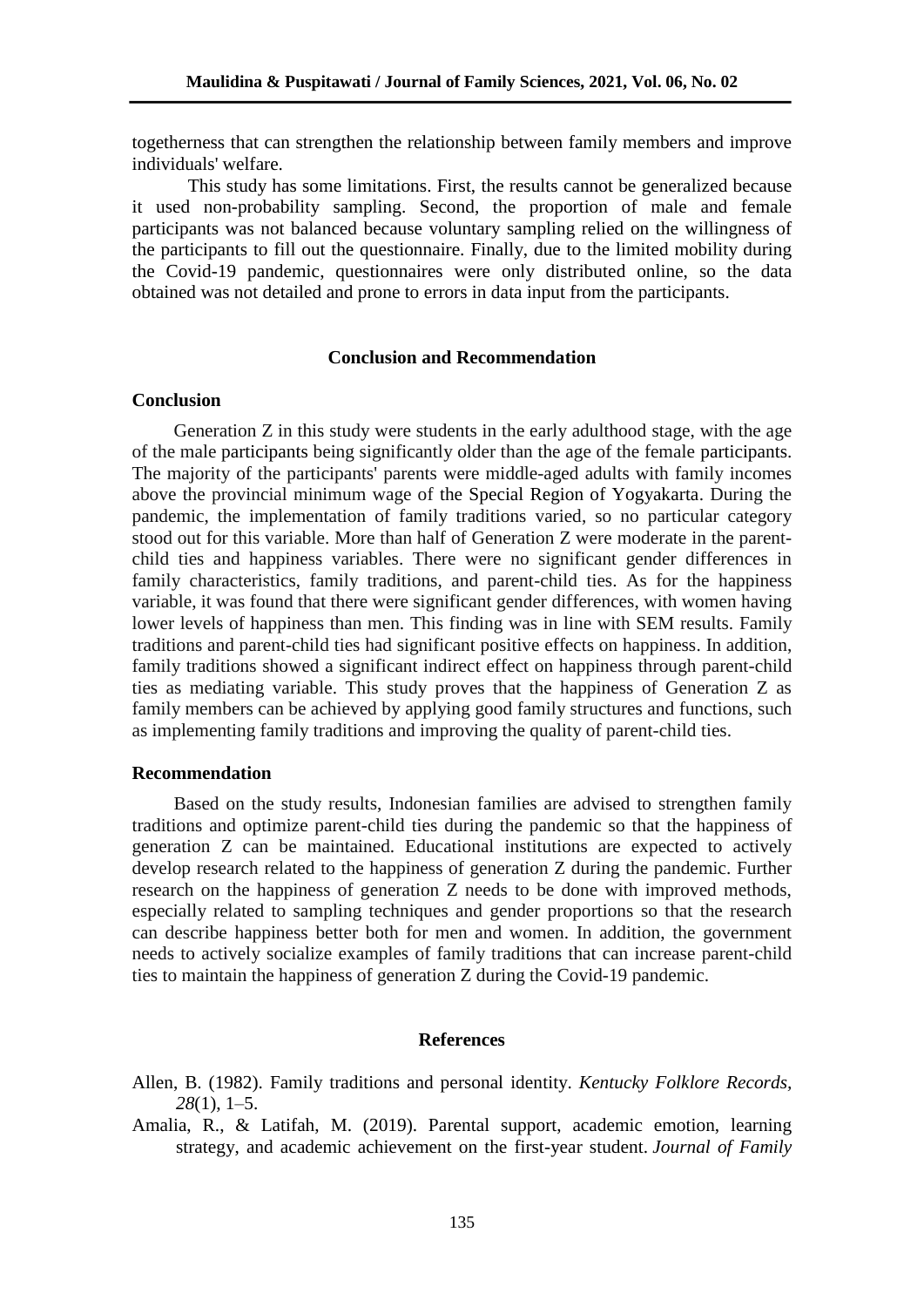*Sciences*, *4*(1), 41-53. https://doi.org/10.29244/jfs.4.1.41-53

- Amaliya, R. (2015). Happiness and gender: A critical review of the meaning of happiness from a gender perspective. *Psikoislamika: Jurnal Psikologi Dan Psikologi Islam*, *12*(2), 17. https://doi.org/10.18860/psi.v12i2.6400
- Arnett, J. J. (2000). Emerging adulthood: A theory of development from the late teens through the twenties. *American Psychologist*, *55*(5), 469–480. https://doi.org/10.1037/0003-066X.55.5.469
- Batcho, K. I., Nave, A. M., & DaRin, M. L. (2011). A retrospective survey of childhood experiences. *Journal of Happiness Study, 12*(4), 531–545. https://doi.org/10.1007/s10902-010-9213-y.
- Booth, A., Brown, S. L., Landale, N. S., Mannung, W. D., & McHale, S. M. (2012). *Early Adulthood in a Family Context*. Springer. https://doi.org/10.1007/978-1- 4614-1436-0.
- Bozhenko, E. (2011). Adult child-parent relationships: On the problem of classification. *Procedia - Social & Behavioral Sciences, 30*, 1625–1629. https://doi.org/10.1016/j.sbspro.2011.10.315.
- Budi, T. P. (2006). *SPSS 13.0 Applied: Parametric Statistical Research*. Andi Publishing.
- Burns, G. W. (2014). Happiness and psychological well-being: Building human capital to benefit individuals and society. In R. Costanza & I. Kubizewski (Eds.), *Creating a Sustainable and Desirable Future* (pp. 263–267). World Scientific. https://doi.org/https://doi.org/10.1142/9789814546898\_0035
- Bucx, F., & van Wel, F. (2008). Parental bond and life course transitions from adolescence to young adulthood. *Adolescence*, *43*(169), 71–88.
- Castro, F. G., Garfinkle, J., Naranjo, D., Rollins, M., Brook, J. S., & Brook, D. W. (2007). Cultural traditions as "protective factors" among Latino children of illicit drug users. *Substance Use & Misuse*. *42*(4), 621–642. https://doi.org/10.1080/10826080701202247.
- Crespo, C., Kielpikowski, M., Pryor, J., & Jose, P. E. (2011). Family rituals in New Zealand families: Links to family cohesion and adolescents' well-being. *Journal of Family Psychology*, *25*(2), 184–193. https://doi.org/10.1037/a0023113
- Dion, K. K., & Dion, K. L. (2001). Gender and cultural adaptation in families. *Journal of Social Issues*, *57*(3), 511–521.
- Djumrianti, D., & Oseso-asare, A. E. (2021). Asian women's roles in family holiday: A case study of Indonesian females. *Proceedings of the 4th Forum in Research, Science, and Technology.* https://doi.org/10.2991/ahsseh.k.210122.011
- Dwidienawati, D., Tjahjana, D., Pradipto, Y. D., & Gandasari, D. (2020). The impact of mobility restriction on happiness and satisfaction in life during the Covid-19 outbreak in Indonesia. *Psychosocial*, *24*(8). https://doi.org/10.37200/IJPR/V24I8/PR281029
- EY Megatrends. (2021). *Beyond Covid-19: The Gen Z perspective.*  https://assets.ey.com/content/dam/ey-sites/ey-com/en\_gl/topics/megatrends/eymegatrends-beyond-covid-19-the-gen-z-perspective.pdf?download
- Fiese, B. H., Tomcho, T. J., Douglas, M., Josephs, K., Poltrock, S., & Baker, T. (2002). A review of 50 years of research on naturally occurring family routines and rituals: Cause for celebration? *Journal of Family Psychology*, *16*(4), 381–390. https://doi.org/10.1037/0893-3200.16.4.381
- Fingerman, K. L., Huo, M., & Birditt, K. S. (2020). Mothers, fathers, daughters, and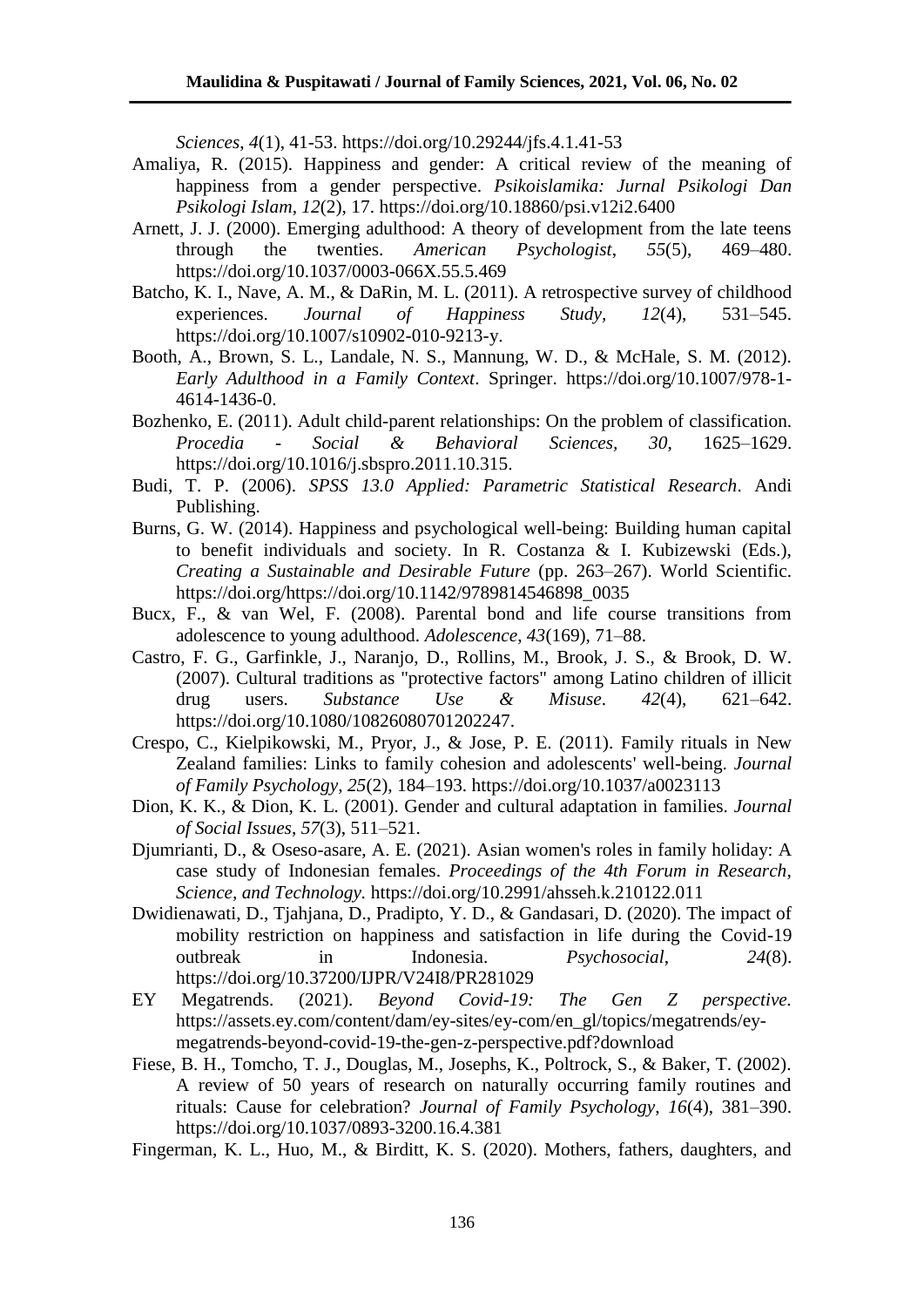sons: Gender differences in adults' intergenerational ties. *Journal of Family Issues*, *41*(9), 1597–1625. https://doi.org/10.1177/0192513X19894369

- Friedman, S. R., & Weissbrod, C. S. (2004). Attitudes toward the continuation of family rituals among emerging adults. *Sex Roles*, *50*(3–4), 277–284. https://doi.org/10.1023/b:sers.0000015558.21334.6b
- Giurge, L. M., Whillans, A. V., & Yemiscigil, A. (2021). A multicountry perspective on gender differences in time use during COVID-19. *Proceedings of the National Academy of Sciences of the United States of America*, *118*(12). https://doi.org/10.1073/pnas.2018494118
- Goldsmith, J. (2018). Emerging adults' relationships with their parents. *Clinical Science Insights*. https://www.family-institute.org/sites/default/files/pdfs/csi-emergingadults-relationships-with-parents.pdf
- Hardie, J. H., & Seltzer, J. A. (2016). Parent-child relationships at the transition to adulthood: A comparison of black, Hispanic, and white immigrant and nativeborn youth. *Social Forces*, *95*(1), 321–353. https://doi.org/10.1093/sf/sow033
- Henseler, J., Hubona, G., & Ray, P. A. (2016). Using PLS path modeling in new technology research: Updated guidelines. *Industrial Management and Data Systems*, *116*(1), 2–20. https://doi.org/10.1108/IMDS-09-2015-0382
- Hills, P., & Argyle, M. (2002). The Oxford Happiness Questionnaire: A compact scale for the measurement of psychological well-being. *Personality and Individual Differences*, *33*(7), 1073–1082. https://doi.org/10.1016/S0191-8869(01)00213-6
- Ho, H. C. Y., Mui, M., Wan, A., Yew, C., Lam, T. H., Chan, S. S., & Stewart, S. M. (2018). Family meal practices and well-being in Hong Kong: The mediating effect of family communication. *Journal of Family Issues*, *39*(16), 3835–3856. https://doi.org/10.1177/0192513X18800787
- Hurlock, E. B. (2011). *Developmental psychology: An approach across the life span*  (5th Ed.). Erlangga.
- Inglehart, R. (2002). Gender, aging, and subjective well-being. *International Journal of Comparative Sociology*, *43*(3–5), 391–408. https://doi.org/10.1177/002071520204300309
- Kaczmarek, L. D. (2020). Happiness. In *Encyclopedia of personality and individual differences*. Springer.
- Kim, K., Birditt, K. S., Zarit, S. H., & Fingerman, K. L. (2019). Typology of parentchild ties within families: Associations with psychological well-being. *Journal of Family Psychology*. https://doi.org/10.1037/fam0000595
- Klepar, M. (2017). The value of family traditions in the education of the individual in modern society. *Journal of Vasyl Stefanyk Precarpathian National University*, *4*(1), 173–177. https://doi.org/10.15330/jpnu.4.1.173-177
- Lebow, J. L. (2020). Family in the age of COVID-19. *Family Process*, *59*(2), 309–312. https://doi.org/10.1111/famp.12543
- Lin, C.-N. (2019). Generation Z's perception and vision of "happiness": An innovative practice of mental health well-being. *30th International Nursing Research Congress*. https://sigma.nursingrepository.org/handle/10755/18090
- Madhav, N., Oppenheim, B., Gallivan, M., Mulembakani, P., Rubin, E., & Wolfe, N. (2017). Pandemics: Risks, impacts, and mitigation. In *Disease control priorities: Improving health and reducing poverty* (3th Ed). The International Bank for Reconstruction and Development/The World Bank.
- McCubbin, H. I., & McCubbin, M. A. (1988). Typologies of resilient families: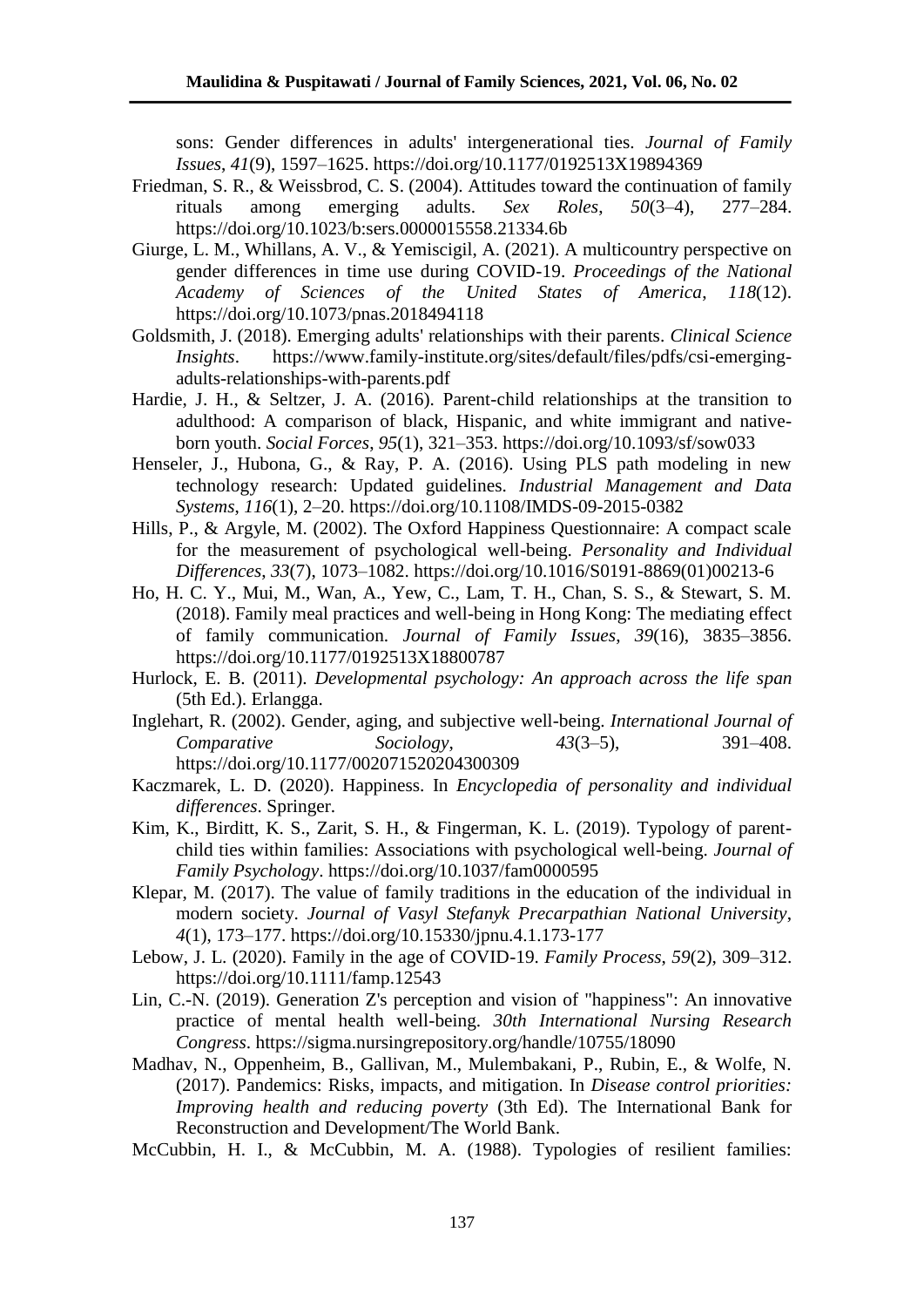Emerging roles of social class and ethnicity. *Family Relations*, *37*(3), 247–254. https://doi.org/10.2307/584557

- McCubbin, H. I., & Thompson, A. I. (1986). Family Traditions Scale (FTS). In H. I. McCubbin, A. I. Thompson, & M. A. McCubbin (Eds.), *Family assessment: Resiliency, coping and adaptation inventories for research and practice* (pp. 341– 347). University of Wisconsin System.
- McGrath, J. W. (1991). Biological impact of social disruption resulting from epidemic disease. *American Journal of Physical Anthropology. 84*(4), 407–419. https://doi.org/10.1002/ajpa.1330840405
- Megawangi, R. (2014). *Allowing differences: A new perspective on gender relations*  (Revised Ed.) Indonesia Heritage Foundation.
- Mendoza, M. D. C. G., Queija, I. S., & Jiménez, Á. P. (2019). The role of parents in emerging adults' psychological well-being: A person-oriented approach. *Family Process*, *58*(4), 954–971. https://doi.org/10.1111/famp.12388
- Meske, C., Sanders, G. F., Meredith, W. H., & Abbott, D. A. (1994). Perceptions of rituals and traditions among elderly persons. *Activities, Adaptation, & Aging*, *18*(2), 13–26. https://doi.org/10.1300/J016v18n02\_02.
- Ministry of Education and Culture Republic of Indonesia. (2020). Learning policy adjustment during the covid-19 pandemic. Retrieved from: https://www.kemdikbud.go.id/main/blog/2020/08/kemendikbud-terbitkankurikulum-darurat-pada-satuan-pendidikan-dalam-kondisi-khusus
- Perez, M. H. (2001). Reflections on family traditions. *Smith College Studies in Social Work, 71*(2), 323.
- Pew Research Center. (2020). A majority of young adults in the U.S. live with their parents for the first time since the Great Depression. https://www.pewresearch.org/fact-tank/2020/09/04/a-majority-of-young-adults-inthe-u-s-live-with-their-parents-for-the-first-time-since-the-great-depression/
- Pingali, S. (2021). Identity struggles growing up Indian American: An analysis of immigrant personal narratives. *The Undergraduate Journal of Contemporary Issues & Media*, *3*(1), 43–51.
- Puspitawati, H. (2013). *Introduction to family studies*. IPB Press.
- Puspitawati, H. (2017). *Gender and family*. IPB Press.
- Puspitawati, H. (2020). *Learning module: Introduction and application of structural equation modeling (SEM) in family sciences research.* Department of Family and Consumer Sciences.
- Rayan, M. D. N. (2020). The decline in the level of student happiness during the Covid-19 pandemic. *Jurnal Psikologi*, *4*(1), 18–26.
- Schneiderman, G., & Barrera, M. (2009). Family traditions and generations. *Family & Community Health, 32*(4), 354–357. https://doi.org/10.1097/FCH.0b013e3181b91fe3.

Seemiller, C., & Grace, M. (2018). *Generation Z: A century in the making*. Routledge.

- Sherman, M. H. (1990). Family narratives: Internal representations of family relationships and affective themes. *Infant Mental Health Journal*, *11*(3), 253–258. https://doi.org/10.1002/1097-0355(199023)11:3<253::AID-IMHJ2280110307>3.0.CO;2-3
- Shoham, H. (2011). Rethinking tradition: From ontological reality to assigned temporal meaning. *Archives Europeennes de Sociologie*, *52*(2), 313–340. https://doi.org/10.1017/S0003975611000129